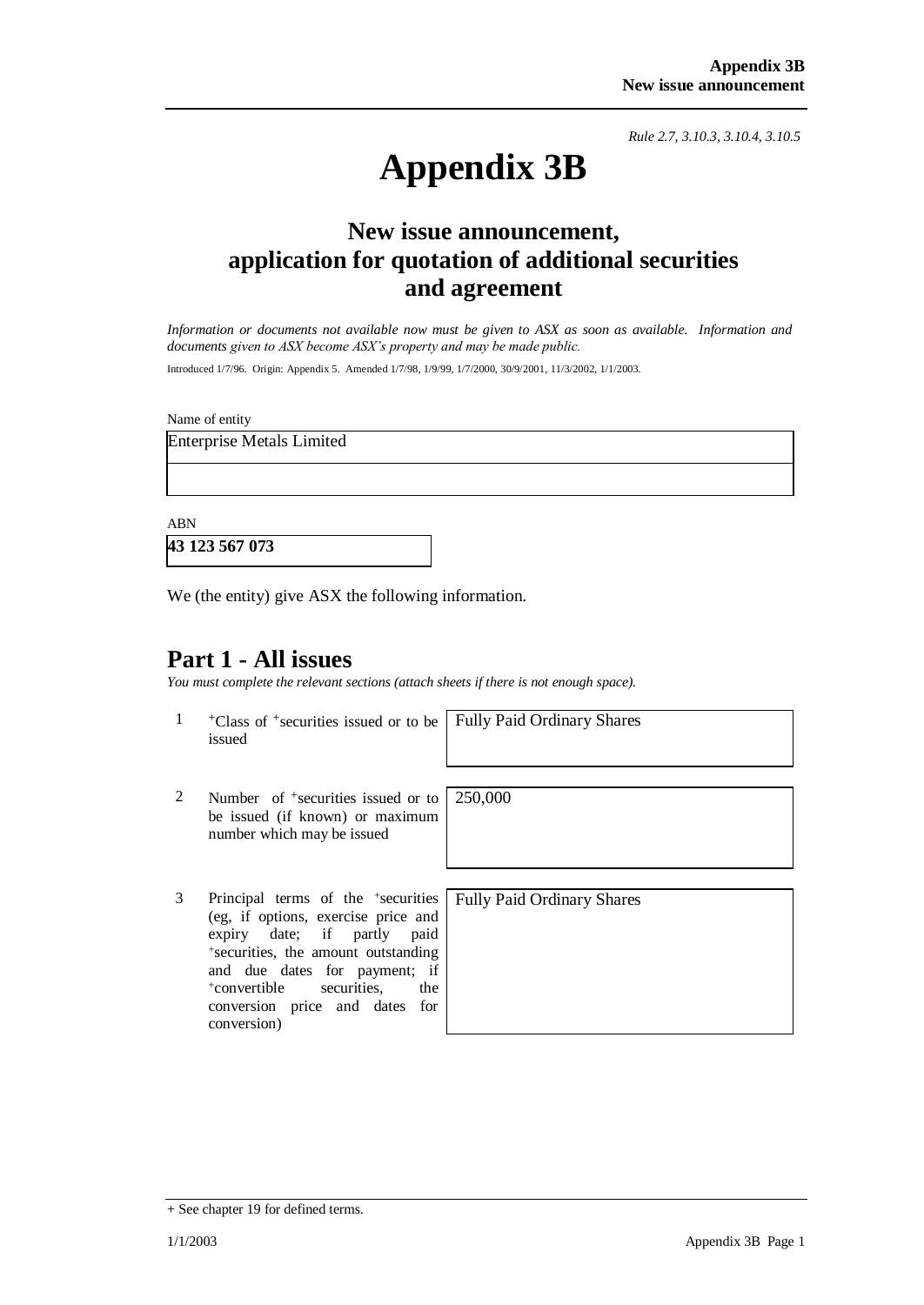| 4 | Do the <sup>+</sup> securities rank equally in all<br>respects from the date of allotment<br>with an existing <sup>+</sup> class of quoted<br>+securities?                                                                                                                                                                                                                                                                | Yes                                                                                                                               |                                                                                                                                   |  |
|---|---------------------------------------------------------------------------------------------------------------------------------------------------------------------------------------------------------------------------------------------------------------------------------------------------------------------------------------------------------------------------------------------------------------------------|-----------------------------------------------------------------------------------------------------------------------------------|-----------------------------------------------------------------------------------------------------------------------------------|--|
|   | If the additional securities do not<br>rank equally, please state:<br>the date from which they do<br>٠<br>which<br>the<br>extent<br>to<br>they<br>$\bullet$<br>participate for the next dividend,<br>of<br>(in<br>the<br>case<br>a<br>trust.<br>distribution) or interest payment<br>the extent to which they do not<br>rank equally, other than in<br>relation to the next dividend,<br>distribution or interest payment |                                                                                                                                   |                                                                                                                                   |  |
| 5 | Issue price or consideration                                                                                                                                                                                                                                                                                                                                                                                              | Part consideration for the acquisition of the<br>tenements in the Tenement Sale Agreement<br>between the Company and Mr Legendre. |                                                                                                                                   |  |
| 6 | Purpose of the issue<br>(If issued as consideration for the<br>acquisition of assets, clearly identify<br>those assets)                                                                                                                                                                                                                                                                                                   | For the acquisition of tenements under the<br>Tenement<br>Sale<br>Company and Mr Legendre.                                        | Agreement<br>the<br>between                                                                                                       |  |
| 7 | Dates of entering <sup>+</sup> securities into<br>uncertificated holdings or despatch<br>of certificates                                                                                                                                                                                                                                                                                                                  | 22 December 2011                                                                                                                  |                                                                                                                                   |  |
|   |                                                                                                                                                                                                                                                                                                                                                                                                                           |                                                                                                                                   |                                                                                                                                   |  |
| 8 | Number<br>and<br><sup>+</sup> class<br>of<br>all<br>quoted<br><b>ASX</b><br>+securities<br>on<br><i>(including the securities in clause)</i><br>2 if applicable)                                                                                                                                                                                                                                                          | 203,220,776                                                                                                                       | Fully Paid Ordinary<br><b>Shares</b>                                                                                              |  |
|   |                                                                                                                                                                                                                                                                                                                                                                                                                           | 22,782,001                                                                                                                        | 25 cent Options<br>to<br>acquire one (1) share<br>in<br>the<br>Company<br>exercisable<br>on<br><sub>or</sub><br>before 20/06/2012 |  |

<sup>+</sup> See chapter 19 for defined terms.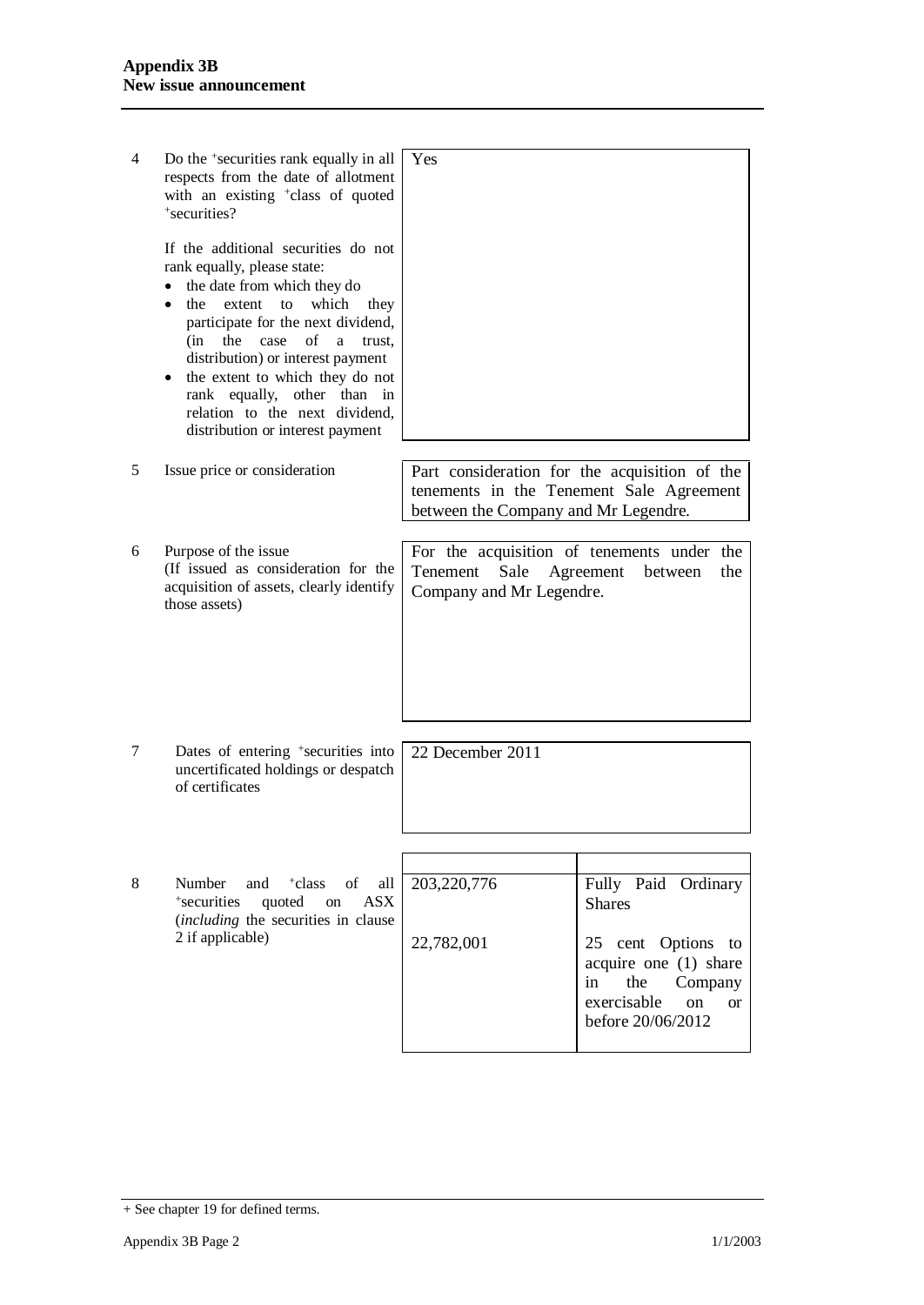|                                                                                                                                                           | Number     | +Class                                                                                                                                  |
|-----------------------------------------------------------------------------------------------------------------------------------------------------------|------------|-----------------------------------------------------------------------------------------------------------------------------------------|
| 9<br>Number<br><sup>+</sup> class<br>of<br>and<br>all<br>*securities not quoted on ASX<br><i>(including the securities in clause)</i><br>2 if applicable) | 3,000,000  | 25 cent Options<br>to<br>acquire one (1) share<br>the<br>in<br>Company<br>exercisable<br><sub>on</sub><br>$\alpha$<br>before 22/11/2012 |
|                                                                                                                                                           | 2,500,000  | 50 cent Options to<br>acquire one (1) share<br>the<br>in<br>Company<br>exercisable<br>$\alpha$<br>$\alpha$<br>before 30/06/2013         |
|                                                                                                                                                           | 3,225,806  | 25 cent Options to<br>acquire one (1) share<br>the<br>in<br>Company<br>exercisable<br>on<br><b>or</b><br>before 01/06/2013              |
|                                                                                                                                                           | 20,000,000 | 25 cent Options to<br>acquire one (1) share<br>the<br>Company<br>in<br>exercisable<br>on<br><b>or</b><br>before 12/07/2013              |
|                                                                                                                                                           | 35,000,000 | 25 cent Options to<br>acquire one (1) share<br>the<br>Company<br>in<br>exercisable<br><sub>on</sub><br><b>or</b><br>before 12/07/2014   |

10 Dividend policy (in the case of a trust, distribution policy) on the increased capital (interests)

N/A

# **Part 2 - Deleted – NOT APPLICABLE**

# **Part 3 - Quotation of securities**

*You need only complete this section if you are applying for quotation of securities*

- 34 Type of securities (*tick one*)
- $(a)$   $X$ Securities described in Part 1
- (b) All other securities

Example: restricted securities at the end of the escrowed period, partly paid securities that become fully paid, employee incentive share securities when restriction ends, securities issued on expiry or conversion of convertible securities

<sup>+</sup> See chapter 19 for defined terms.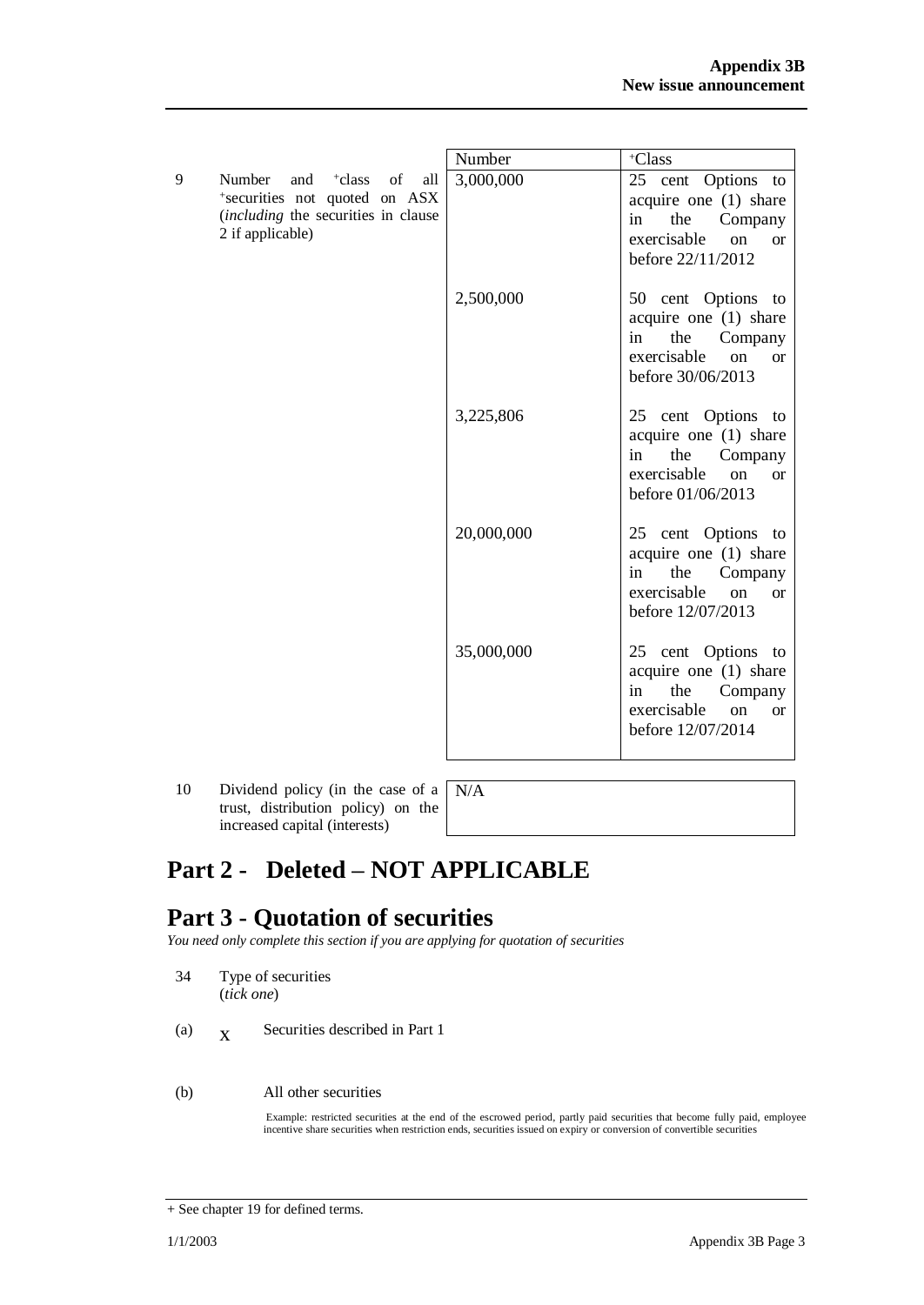## **Entities that have ticked box 34(a)**

## **Additional securities forming a new class of securities**

*Tick to indicate you are providing the information or documents*

| 35 |                                                                                                                                                                                                                                                                                   | If the <sup>+</sup> securities are <sup>+</sup> equity securities, the names of the 20 largest holders of the<br>additional <sup>+</sup> securities, and the number and percentage of additional <sup>+</sup> securities held by<br>those holders |  |
|----|-----------------------------------------------------------------------------------------------------------------------------------------------------------------------------------------------------------------------------------------------------------------------------------|---------------------------------------------------------------------------------------------------------------------------------------------------------------------------------------------------------------------------------------------------|--|
| 36 | If the <sup>+</sup> securities are <sup>+</sup> equity securities, a distribution schedule of the additional<br>*securities setting out the number of holders in the categories<br>$1 - 1,000$<br>$1,001 - 5,000$<br>$5,001 - 10,000$<br>$10,001 - 100,000$<br>$100,001$ and over |                                                                                                                                                                                                                                                   |  |
| 37 |                                                                                                                                                                                                                                                                                   | A copy of any trust deed for the additional +securities                                                                                                                                                                                           |  |

#### **Quotation agreement**

- 1 <sup>+</sup>Quotation of our additional +securities is in ASX's absolute discretion. ASX may quote the +securities on any conditions it decides.
- 2 We warrant the following to ASX.
	- The issue of the +securities to be quoted complies with the law and is not for an illegal purpose.
	- There is no reason why those +securities should not be granted +quotation.
	- An offer of the <sup>+</sup>securities for sale within 12 months after their issue will not require disclosure under section 707(3) or section 1012C(6) of the Corporations Act.

Note: An entity may need to obtain appropriate warranties from subscribers for the securities in order to be able to give this warranty

- Section 724 or section 1016E of the Corporations Act does not apply to any applications received by us in relation to any +securities to be quoted and that no-one has any right to return any +securities to be quoted under sections 737, 738 or 1016F of the Corporations Act at the time that we request that the +securities be quoted.
- We warrant that if confirmation is required under section 1017F of the Corporations Act in relation to the +securities to be quoted, it has been provided at the time that we request that the +securities be quoted.
- If we are a trust, we warrant that no person has the right to return the <sup>+</sup>securities to be quoted under section 1019B of the Corporations Act at the time that we request that the +securities be quoted.

<sup>+</sup> See chapter 19 for defined terms.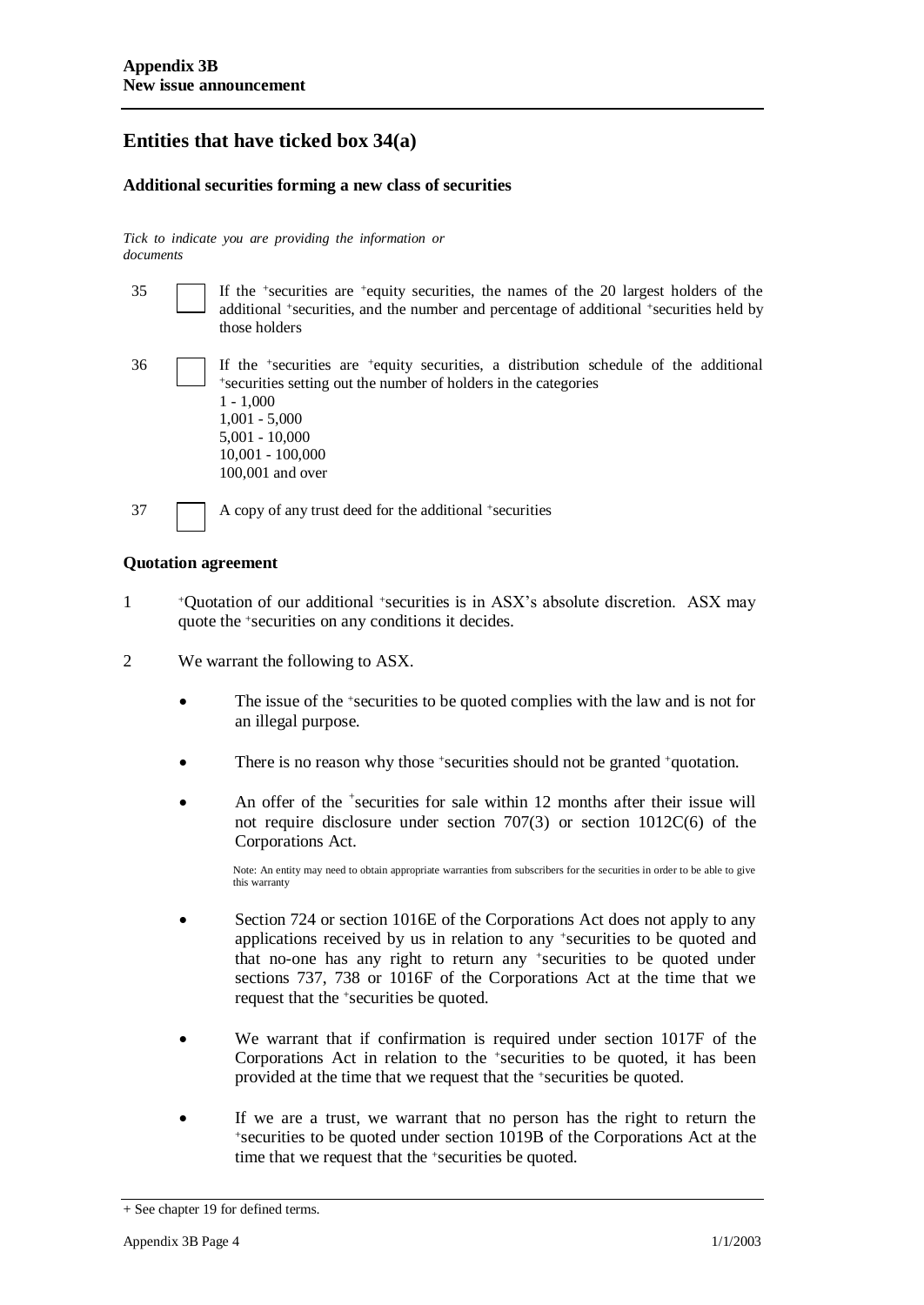- 3 We will indemnify ASX to the fullest extent permitted by law in respect of any claim, action or expense arising from or connected with any breach of the warranties in this agreement.
- 4 We give ASX the information and documents required by this form. If any information or document not available now, will give it to ASX before +quotation of the +securities begins. We acknowledge that ASX is relying on the information and documents. We warrant that they are (will be) true and complete.

Dennis Wilkins COMPANY SECRETARY

Date: 23 December 2011

<sup>+</sup> See chapter 19 for defined terms.